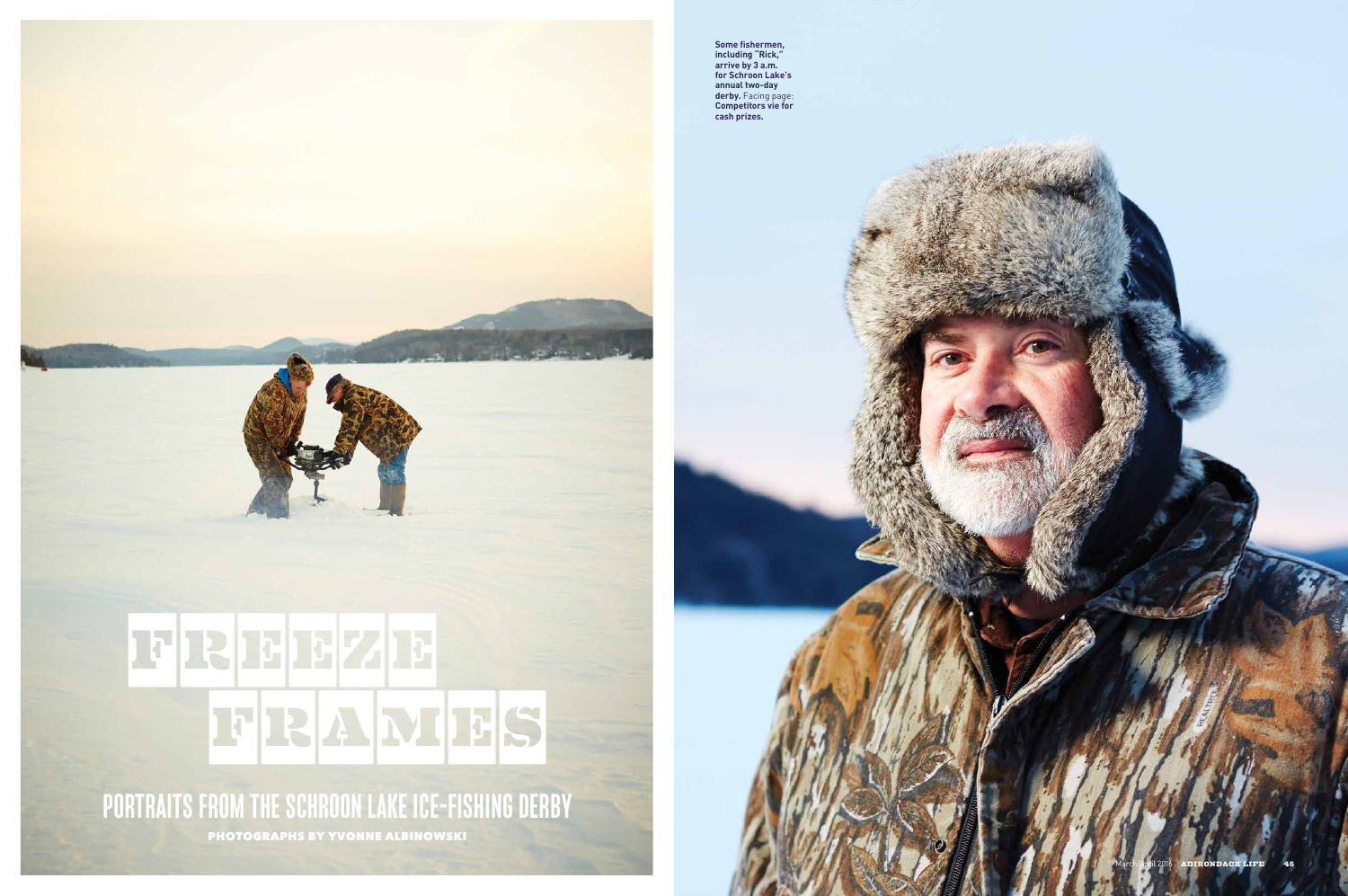as a summer destination, but for one weekend each March the eastern Adirondack hamlet is packed to the gills with ice fisherfolk hoping to score a winning catch. The local fish and game club has organized its annual ice-fishing derby for nearly 25 years, offering cash prizes for the biggest perch, northern pike, lake trout, pickerel and landlocked salmon caught between sun-up Saturday and Sunday afternoon—with many anglers fishing through the night.



In 2015 there were close to 500 entrants on the ice, a few of whom are seen in these portraits captured by New York City–based photographer Yvonne Albinowski. See more of her work at www.yvonnealbinowski.com.

This year's ice-fishing derby takes place March 5 and 6. Call (518) 532-7953 or visit schroonlakefishandgame.com/ icefishingderby for more information.

**Joe and Lisa Mieczkowski.** Facing page: **Anglers compete to catch the largest fish in each of five categories, including perch, seen here.**

## SCHROON LAKE is best known